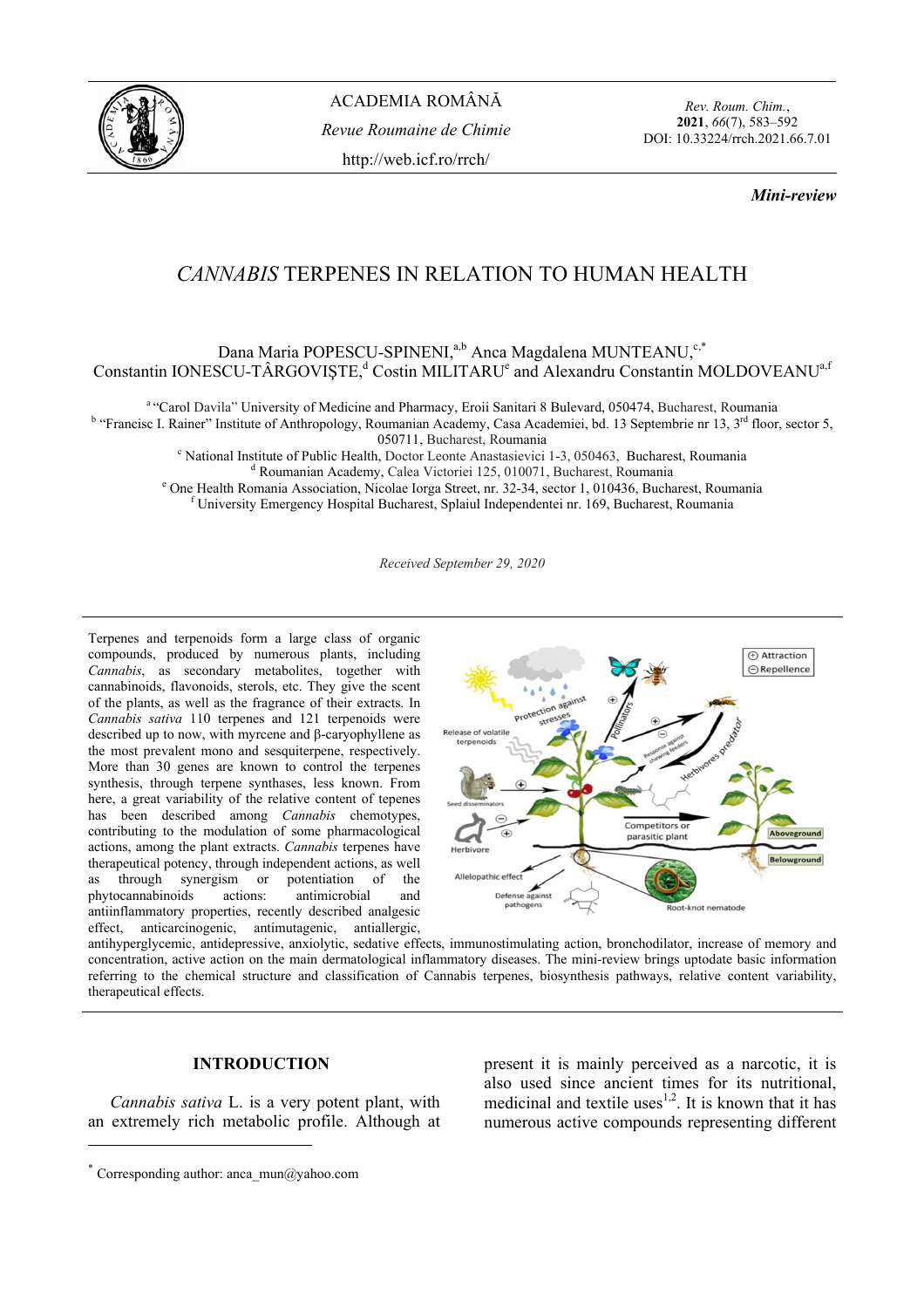chemical classes. Some of them belong to primary metabolites, for example, amino acids, fatty acids and steroids, while cannabinoids, stilbenoids, flavonoids, steroids, lignans, terpenoids, and alkaloids belongs to secondary metabolites.<sup>3</sup> The name of secondary metabolites is due to the fact that they are formed due to the enzymatic resections of primary metabolites.

 To date, *Cannabis sativa* L is known as a plant of about 1,600 chemical constituents, with more than

480 active compounds already been isolated, among which 180 belong to the cannabinoids family, and more than 150 are different terpenes. $4-6$ 

 The phytocannabinoids identified so far, grouped in "structural families" or "classes" and their human effects are summarized in Table 1, next to the molecular formulas of some of them.

| <b>Class Name</b>                                                     | <b>Compound with pharmacological</b>           | Pharmacological action                                                                             |
|-----------------------------------------------------------------------|------------------------------------------------|----------------------------------------------------------------------------------------------------|
|                                                                       | known action                                   |                                                                                                    |
| 1. "Cannabigerol" type class<br>(16 compounds)                        | Cannabigerolic Acid, CBGA                      | Antibiotic                                                                                         |
|                                                                       | Cannabigerol, CBG                              | antifungal, antiinflammatory,<br>Antibiotic,<br>analgesic                                          |
| 2. "Cannabichromene" type class<br>(9 compounds)                      | Cannabichromene, CBC                           | Antiinflammatory,<br>Antibiotic, antifunghi, analgesic                                             |
| 3. "Cannabidiol" type class<br>(7 compounds)                          | Cannabidiolic Acid, CBDA                       | Antibiotic,                                                                                        |
|                                                                       | Cannabidiol, CBD                               | Anxiolythic,<br>antipsychotic,<br>analgesic,<br>antiinflammatory,<br>antioxidant,<br>antispasmodic |
| 4. "Delta-9- Tetrahydro- cannnabinol"<br>type class<br>(23 compounds) | Tetrahydrocannabinol, THC                      | Euphoriant<br>Analgesic, Antiinflammatory, Antioxidant,<br>antivomiting                            |
|                                                                       | Delta-9- tetrahydrocannabivariv<br><b>THCV</b> | Analgesic, euphorizing                                                                             |

*Table 1* Phytocannabinoids. Structural families and representatives with known actions. Adapted from<sup>7-11</sup>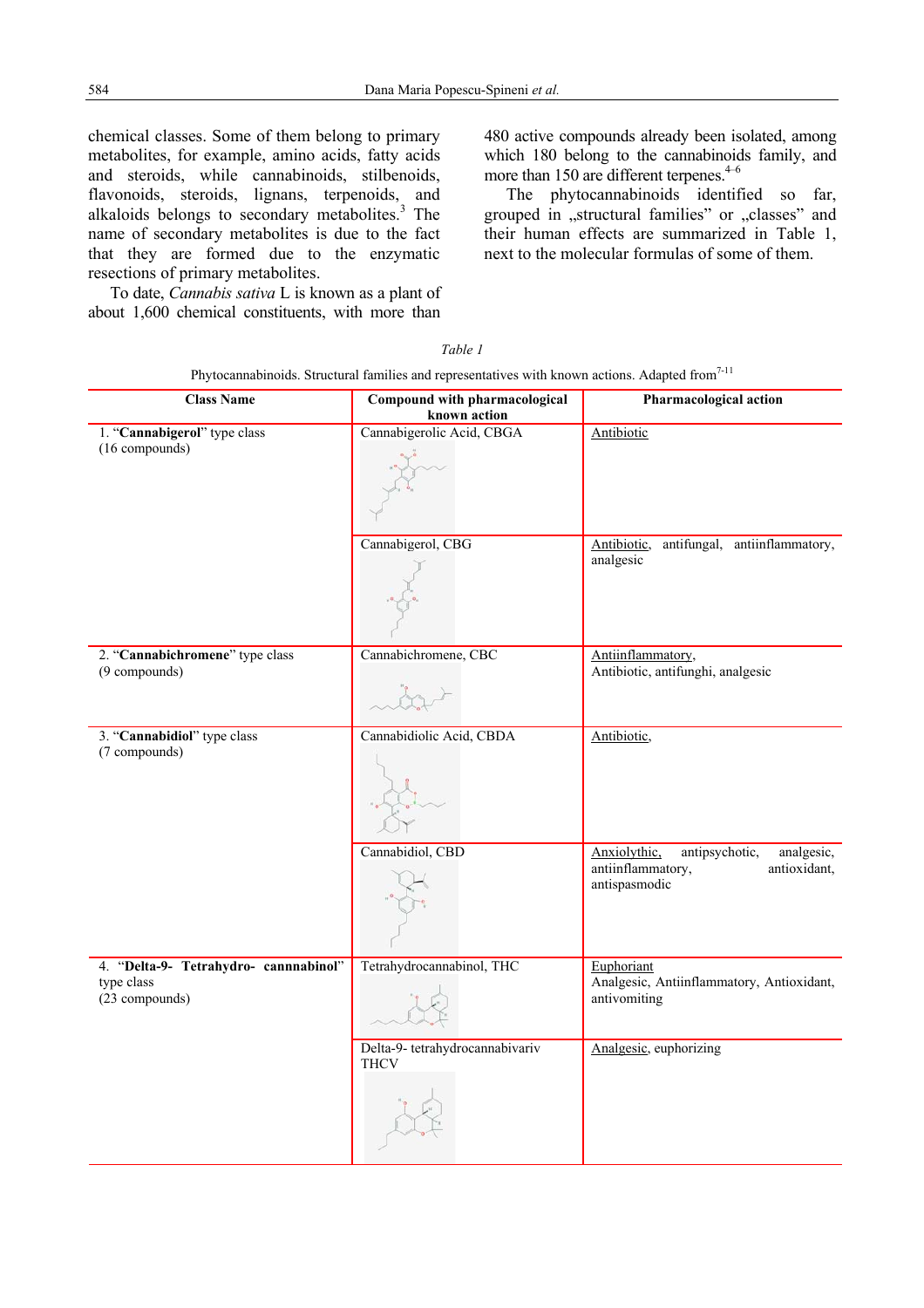| 5. "Delta-8- Tetrahydro- cannnabinol"<br>type class<br>(5 compounds) | Delta-8- Tetrahydro- cannuabinol | Similar to THC, with weaker action                                              |
|----------------------------------------------------------------------|----------------------------------|---------------------------------------------------------------------------------|
| 6. "Cannabinol" type class<br>(11 compounds)                         | Cannabinol, CBN                  | Sedative,<br>antibiotic.<br>anticonvulsivant.<br>antiinflammatory               |
| 7. "Cannabinodiol" type class<br>(2 compounds)                       | Cannabinodiol, CBND              | Psychoactive                                                                    |
| 8. "Cannabicyclol" type class<br>$(3$ compounds)                     | Cannabicyclol, CBL               | Non-psychoactive                                                                |
| 9. "Cannabielsoin" type class<br>(5 compounds)                       | Cannabielsoin, CBE               | Non-psychoactive                                                                |
| 10. "Cannabitriol" type class<br>(9 compounds)                       | Cannabitriol, CBT                | Anti breast cancer, through inhibitory<br>activity on estrogen receptors-alpha, |
| 11. "Miscellaneous cannabinoids" type class<br>(30 compounds)        |                                  |                                                                                 |



Fig. 1 – A summary of volatile mediated interactions between plants and their surrounding environment. Reproduced from.<sup>11</sup>

The combination of different secondary metabolites of varying concentrations is believed to increase the range of therapeutic properties – known as the "entourage effect".<sup>7,9</sup> Such interactions ocure among terpens or among phytocannabinoids in a cannabis full/broad spectrum extract, called intraentourage effect, as well between a terpene and a phytocannabinoid, called inter-entourage effect.

Terpenes are responsible for the odor and flavor of the different *Cannabis* species. They are playing an important role in plant life through plant defenses, by attracting pollinators and through different interactions between the plants and their environment (Figure 1). They are important because of their enormous applications in the pharmaceutical, food and cosmetics industries.<sup>10</sup>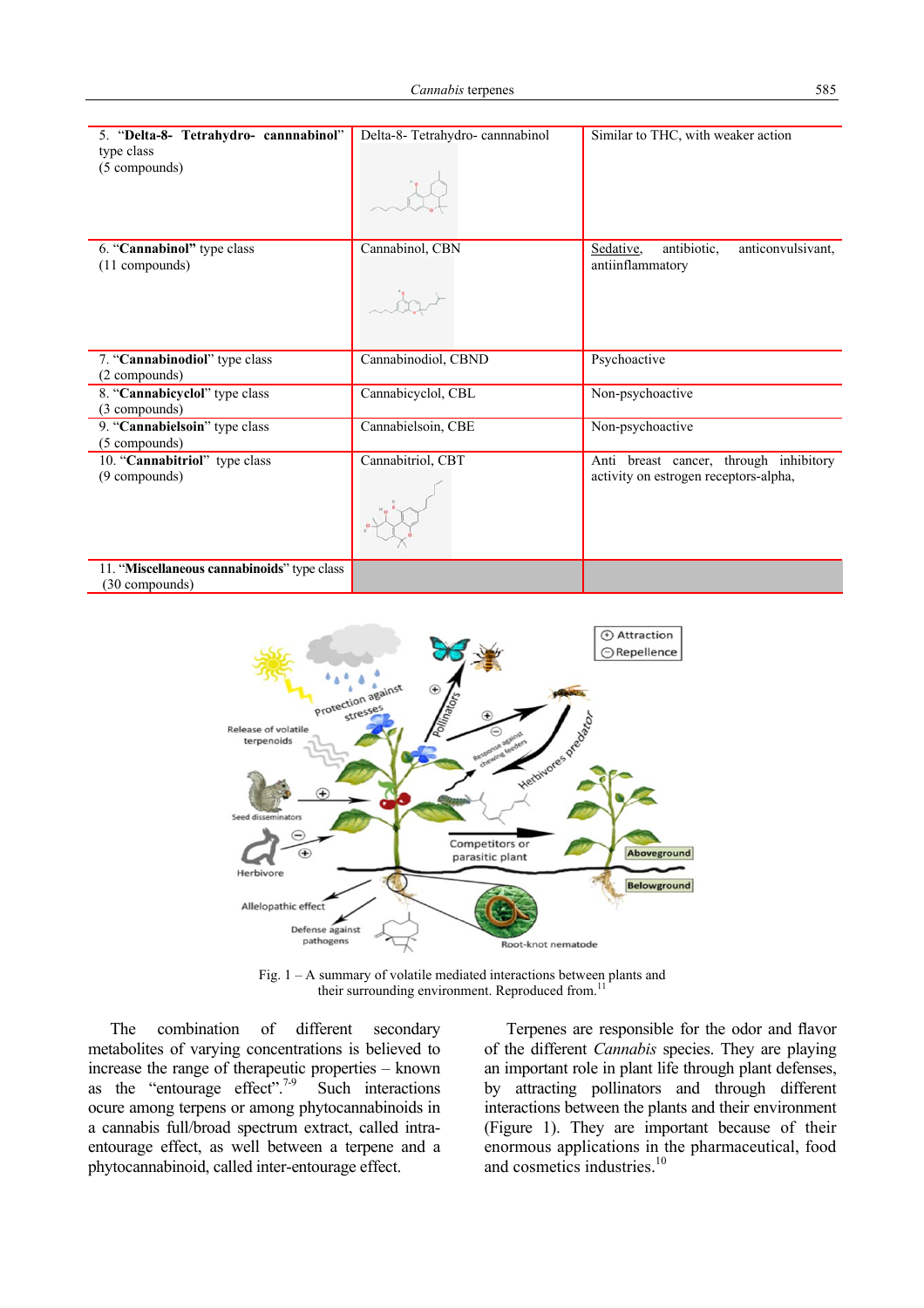| Enamples of terpence and terpencial from canabis saura E., adapted from |                                           |                                             |  |  |  |
|-------------------------------------------------------------------------|-------------------------------------------|---------------------------------------------|--|--|--|
|                                                                         | <b>Terpenes</b>                           | <b>Terpenoids</b>                           |  |  |  |
|                                                                         |                                           |                                             |  |  |  |
| C10                                                                     | $\bullet$ Beta-myrcene (acyclic, C10H16)  | •Linalool (acyclic, C10H18O)                |  |  |  |
|                                                                         | • Alpha-phellandrene (monocyclic, C10H16) | ·Cis-linalool oxide (monocyclic, C10H18O2)  |  |  |  |
|                                                                         | • Alpha-pinene (bicyclic, C10H16)         | •Cis-sabiene hydrate (bicyclic, C10H18O)    |  |  |  |
|                                                                         | $\bullet$ Tricyclene (tricyclic, C10H16)  |                                             |  |  |  |
| C15                                                                     | •Cis-Beta-farnesene (acyclic, C15H24)     | •Cis-nerolidol (acyclic, C15H26O)           |  |  |  |
|                                                                         | • Alpha-humulene (monocyclic, C15H24)     | • Humulene epoxide II (monocyclic, C15H24O) |  |  |  |
|                                                                         | • Beta-caryophyllene (bicyclic, C15H24)   | • Sesquicine ole (bicyclic, C15H26O)        |  |  |  |
|                                                                         | • Alpha-cubebene (tricyclic, C15H24)      | • Epi-cubebol (tricyclic, C15H26O)          |  |  |  |
| C <sub>20</sub>                                                         | m-camphorene (monocyclic, C20H32)         | • Phytol (acyclic, C20H40O)                 |  |  |  |
| C <sub>30</sub>                                                         | $\bullet$ squalene (acyclic, C30H50)      | ·sitostanol (tetracyclic, C29H52O)          |  |  |  |
|                                                                         |                                           | $\bullet$ friedelin (pentacyclic, C30H50O)  |  |  |  |

### *Table 2* Examples of terpenes and terpenoids from *Canabis sativa* L<sub>11</sub>, adapted from <sup>13</sup>

## **(1) Terpenes: Chemical structure. Classification**

 Terpenes are hydrocarbons consisting of repeated unit of isoprene, through "head-tail" connections (in the case of mono-, sesqui-, di-, and sesterpenes) or it associates "head-tail" connections with "head-head" ones (in triterpenes and carotenoids/ tetraterpenes).<sup>11</sup> The name of terpenes was suggested by Kekule for hydrocarbon in  $1866^{12}$ 

 Terpenes are classified in families, according to the number of isoprene unit repetition: hemiterpenes (1 unit, 5 Carbon atoms), monoterpenes (2 units, 10 Carbon atoms), sesquiterpenes (3 units, 15 Carbon atoms), diterpenes (4 units, 20 Carbon atoms), Sesterpenes (5 units, 25 Carbon atoms), triterpenes (6 units, 30 Carbon atoms), carotenoids (8 units, 40 Carbon atoms), gums (more than 100 units, more than 500 Carbon atoms).<sup>13</sup>

 **Terpenoids** are modified terpene classes, which contain oxygen atoms, thus resulting alcohols, aldehydes or ketones. According to Hanus/Hod, 2020, in *Cannabis sativa* 110 terpenes and 121 terpenoids were described up to now, representative examples are included in Table 2.13

### **(2) Terpenes and terpenoids profiles in**  *Canabis sativa* **L**

 Monoterpene myrcene is the smallest and most prevalent terpene, found in most varieties of *Cannabis*, while among the sesquiterpenes of the plant, β-caryophyllene is the most prevalent and the only terpene that is known to interfere with the human endocannabinoid system.<sup>14</sup>

 In *Cannabis* plants, terpenes and terpenoids reach their highest concentration, together with cannabinoids, in the resin secreted by glandular trichromes that cover the inflorescence of female non-fertilized plants.15 The absolute quantity of terpenes in the living plant and especially the profile of terpenes is a variable aspect, the genetic determinant being strongly superior to the environment conditions (climate, fertilizer, plant age)<sup>16-18</sup> Consequently, each cannabis strain has Consequently, each cannabis strain has its own terpenoid profile, that differs both qualitatively and quantitatively from that of other strains, due to their relative amounts and the assemblage of the given terpenes present.<sup>19</sup> Variations in the terpene profile can also be found in different growth stages (*e.g.* in the vegetative stage the proportion of monoterpenes is much lower than in the flowering stage).<sup>20</sup> The profile of terpenes is especially sensitive to the environment conditions after harvesting (the heat and light conditions during preservation and processing).<sup>1</sup>

 Three species have innitialy been described in *Cannabis* plants (Figure 2): *Cannabis sativa Linnaeus* (by the suedish botanist Carl Linnaeus in 1750), *Cannabis indica Lamarck (*by the French naturalist Jean Baptiste Lamarck in 1785), and *Cannabis ruderalis* (by the rusian botanist D.E. Janichevsky in the XXth century).<sup>21, 22</sup> It is accepted today *that sativa, indica and ruderalis* plants are subvarietes of *Cannabis sativa L*. The s*ativa* subvariety (known as hemp) has a low content of THC and terpenes as well, while the *indica* subvariety (known as marijuana) has a high content of THC and terpenes.<sup>23</sup>

Cannabis growers have produced a large number of hibrids, of these native subspecies, which they group and express as the following biotypes: "pure sativa", "mostly sativa", "sativa/indica hybrid", "mostly indica", "pure indica", "ruderalis hybrid". The relativ content in terpenes (% myrcene, % limonen, % pinene, etc) is stable among the plants of the same biotype, but it vary from one biotype to another, being genetically determined. Due to this stable terpene profile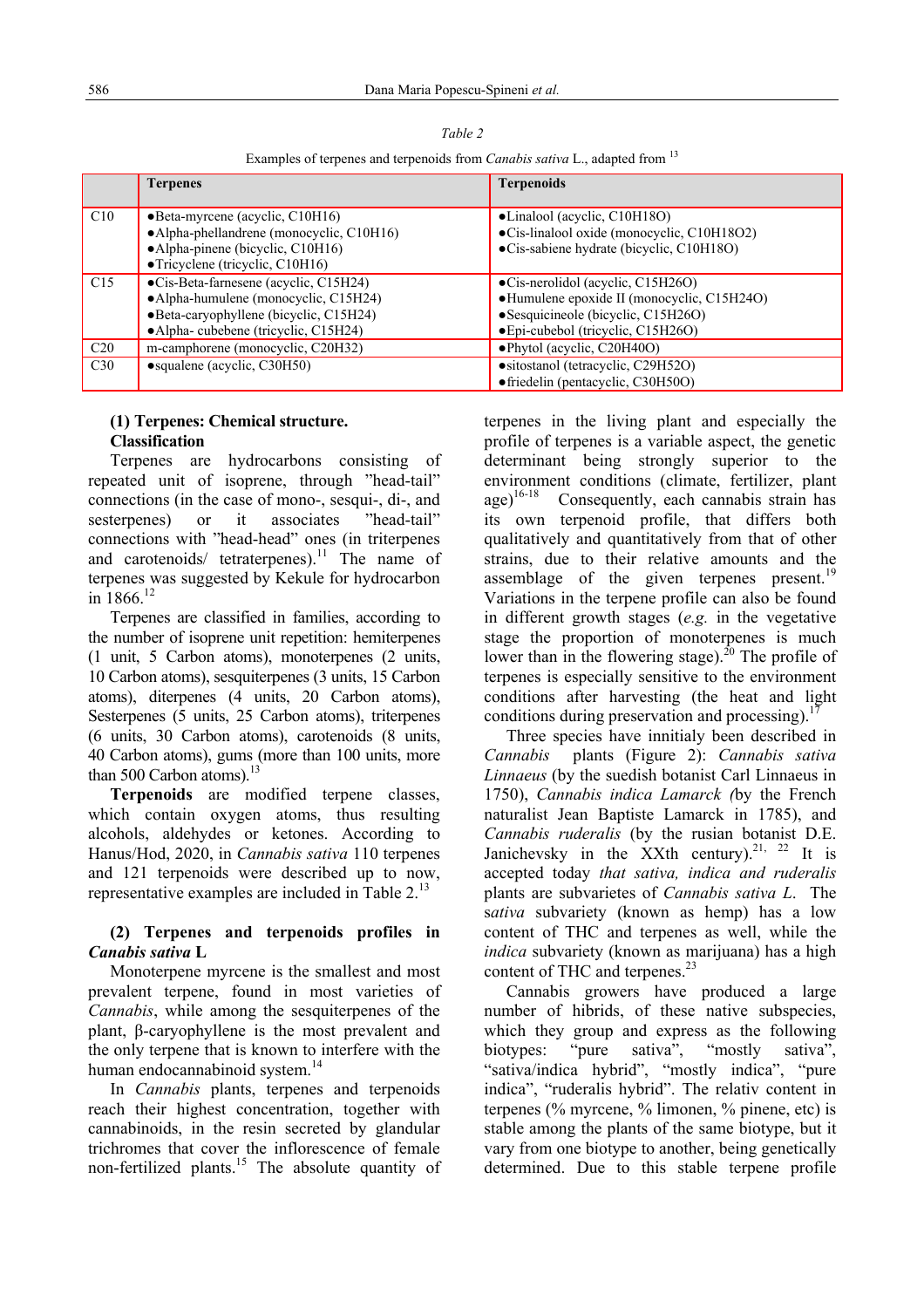inside each cannabis biotype, some terpenes have been used as biomarkers of the plants, when they are found to have the same content in cannabinoids. As such, they allow to make the difference between medical and recreational strains, as well to detect strains resistant to insects (the volatile monoterpenes in inflorescences showed repellent action, mostly limonene and alpha-pinene), or to select plants resistant to the attack of herbivores (the bitter sesquiterpenes in cannabis leaves remove the herbivores).



Fig. 2 – Morphological differences among the 3 subvarieties of *Cannabis sativa L***.** Reproduced from.24

There are scientists who promote sesquiterpenes as suitable biomarkers of cannabis cultivars; others sustain even several monoterpenes might have this quality. As such, in cannabis ..mostly indica" betamyrcene, followed by limonene and alpha-pinene dominates, while in "mostly sativa" plants the dominancy is of alpha-terpinolene or alpha-pinene or beta-myrcenes, followed by alpha-terpinolenes or trans-beta-ocimenes.<sup>25</sup>

 For a better understanding of the medicinal properties of the *Cannabis sativa L* plant, a new classification aside from the botanical one, has been developing from 1973 until 2004, based on a range of potentially active constituents, among which the most important are cannabinoids and terpenoids. Instead of the designation of "strain" or "cultivar", the term "chemovar" or "chemotype" is used, as suggestive for the chemical profile of phytocannabinoids and terpenes in flowers<sup>26</sup>. To date, 5 chemotypes have been defined for *Cannabis sativa L*, reffering to the ratio CBD: THC in each plant, while the accompanying terpenes of each type, still need an ongoing research: $27-30$ 

Chemotype **I**: THC-dominant with a concentration of  $>0.3\%$  and CBD content of <0.5%. It has no medical use;

Chemotype **II** – contains CBD and THC in varying moderate concentrations, CBD more than THC. This chemotype allows therapeutic benefits, while mitigate unwanted intoxication with THC;

Chemotype **III** – CBD-dominant with low THC content (up to 1%), that provides little to no intoxication.

In Europe, only plants with THC less than 0.3% are regulated, of this type. It is a medicinal use type, too;

Chemotype **IV**, a type III, rich in Cannabigerol (CBG). CBG has demonstrated potential therapeutic benefits, ranging from appetite stimulation to reduction in neuroinflammation and increased neuroprotection, in mouse models;

Chemotype **V** – refers to *Cannabis* plants that produce little to no cannabinoid content. The usefulness of this chemotype is still sought.

When a chemotype is analyzed, it is recommended at least five of the most commonly abundant terpenes to be evaluated: a sesquiterpene, β-caryophyllene and four monoterpenes: D-limonene, β-myrcene, α-pinene, and  $\gamma$ -terpinolene.<sup>31</sup> An example of association "chemotype – terpenes profile" is reproduced in Figure 3. In plants with prevalent content of CBD or THC, certain sets of terpenes resulted to accompany the main cannabinoid, each terpene of the set, with more or less probability, as Figure 3 expresses. $2^{1,32}$ 

## **(3) Terpenes Biosynthesis in** *Canabis sativa* **L**

 Most terpenes that are identified in *Cannabis* are hydrocarbons, directly produced, through the catalytic action of the terpesynthase enzymes, while more complex molecules need cytochrome P450's action. The chemical diversity of terpenes identified in *Cannabis* corresponds to the chemical diversity of terpesynthases (CsTPS) that are codified in the genes of cannabis enzyme family.

Terpenes identified in cannabis resin are produced through an isoprenoid biosynthetic system, that has its origin in 2 synthesis pathways:

(1) **the mevalonic acid pathway** (MEV), ocures in cytosol, resulting sesquiterpenes and triterpenes and

(2) **the methylerythritol phosphate pathway** (MEP), ocures in plastides, resulting mono, di and tetraterpenes.

 Monoterpenes and cannabinoids have a common precursor, namely an isoprenoid C10, geranyl diphosphate  $(GPP, C_{10})$ , while sesquiterpenes are released by isoprenoid C15, farnesyl diphosphate (FPP,  $C_{15}$ ) (Figure 4).<sup>33, 34</sup>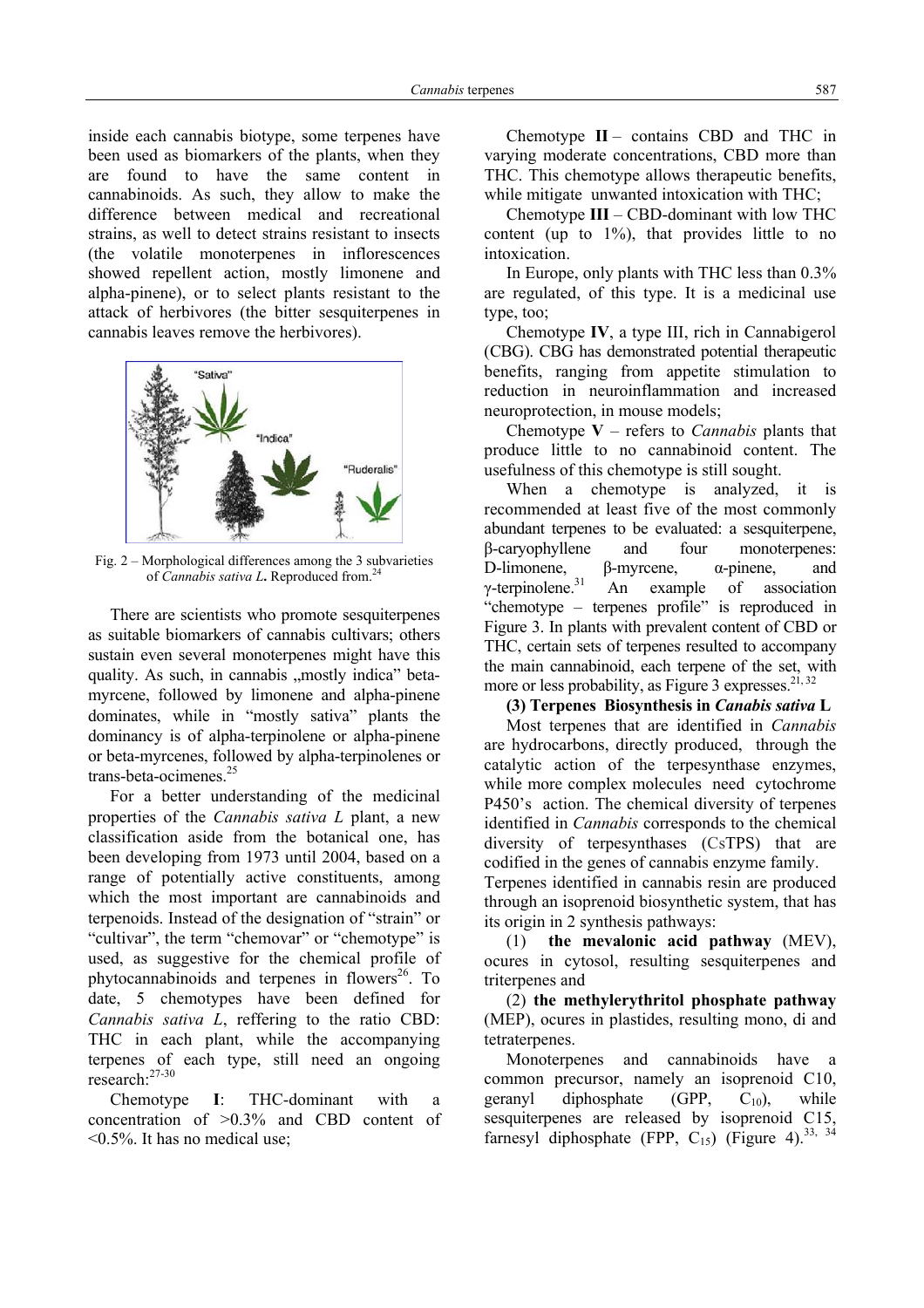

Fig. 3 – Schematic description of the correlation between THCA or CBDA and specific sets of terpenes. Principle components analysis (PCA) was used. The length of the lines between compounds represents the statistical correlation distance between the components. Abbreviations: CBDA, cannabidiolic acid; THCA, Δ9-tetrahydrocannabinolic acid. Reproduced from.34



Fig. 4 – Schematic view of the biosynthetic pathways leading to the *Cannabis* secondary metabolites. Reproduced from.36

The terpenes synthesis is catalised by monoterpene-synthetase (mono-TPS) and sesquiterpenes synthetase (sesqui-TPS). More than 30 genes of *Cannabis* TPS (CsTPS) were identified. Only nine of them have been functionally characterized, having a multi-product nature.

 The variability of the genetic structure in the CsTPS family and the variation of the expression of CsTPS genes may explain the variation of the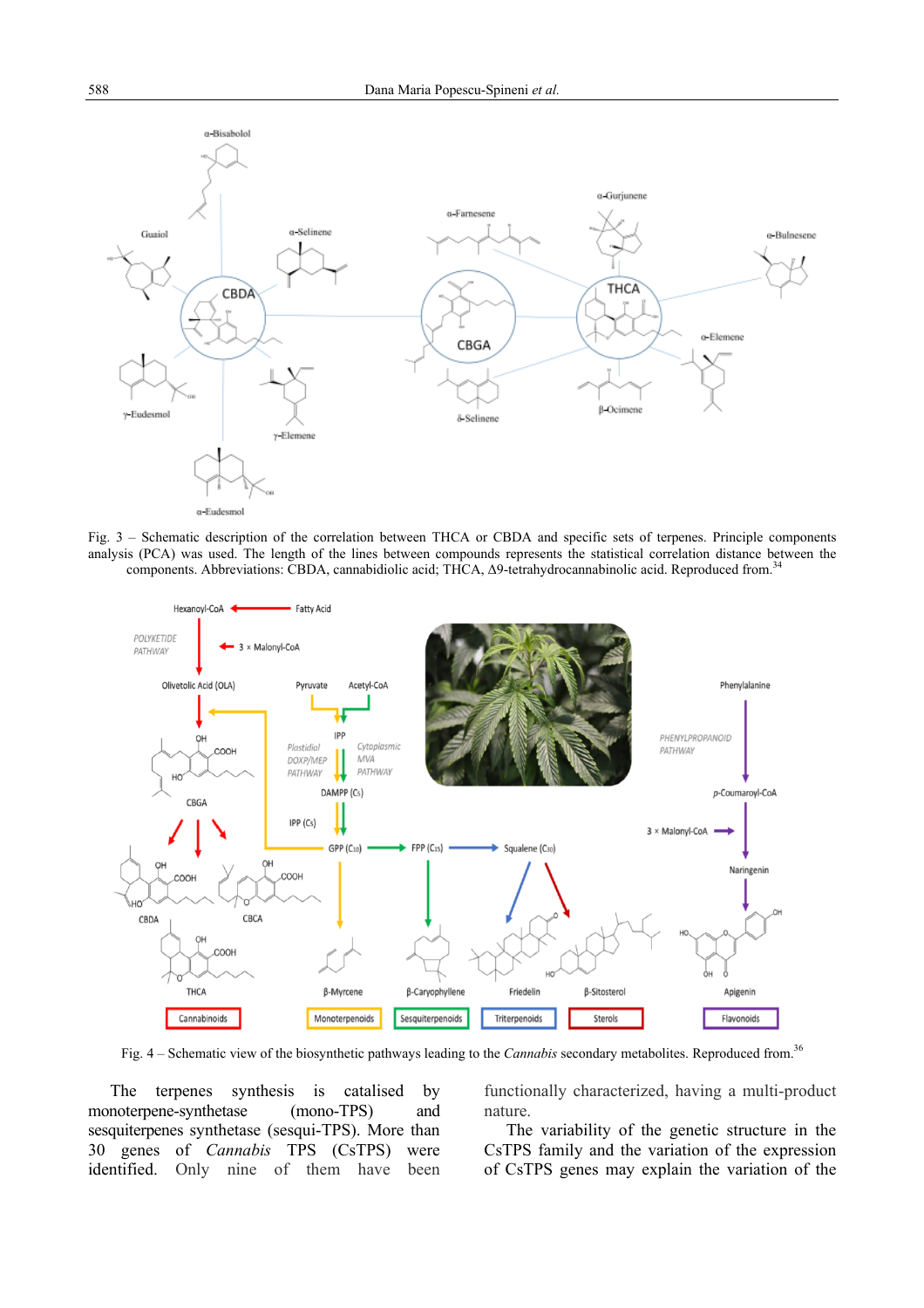terpene profile. Gene expression may change during the plant growth, or under the influence of environmental factors.

 There are terpenes detected in cannabis that may appear through non-enzymatic mechanisms, due to the oxidation, high temperature or UV radiations, during the storage or processing stages. These non-enzymatic changes may cause a level of variation, independent of the plant metabolism. Variations of terpenes, especially in the case of volatile monoterpenes, may occur when processing the dried plants. $35-38$ 

## **(4)** *Cannabis* **sativa L. terpenes: therapeutical effects**

 The unquestionable element that can be attributed to terpenes is the specific aroma for volatile monoterpenoids and sesquiterpenoids. According to the profile of cannabis terpenoids, different aromas for various types of cannabis may be induced.<sup>39</sup> Terpenoids may directly elicit physiological effects, modulate cannabinoid responses or reduce their undesired side effects. As to their independent therapeutical effects (studies on animals and humans), the following can be listed: antimutagenic, antidiabetic, analgesic, antiinflammatory, in acute inflammations, unlike cannabinoids, efficient in chronic inflammations, $40$ antiallergic, antioxidative, antitumoral, anxiolythic and neuroprotector. $41,42$  Examples of independent therapeutical effects of the best known terpenes are presented in Table 3. The minimum concentration of terpenes in the full spectrum cannabis extract, required for their functions to be effective, is above  $0.05\%$  v/w<sup>43-45</sup>

More and more studies have been published on the synergistic and/ or entourage actions of terpenes and cannabinoids, when they are used in natural cannabis full-spectrum and broad-spectrum products.46 Subsequent, Russo developed the term of "botanical synergy", in which a dominant, active molecule is supported by other plant derivatives as cannabinoids, terpenes, flavonoids and other inactive substances, to achieve a maximal pharmacological effect.<sup>47</sup> The potentiation between different compounds of the same structural family (terpenes, flavonoids, cannabinoids) is called "intra-entourage",<sup>48</sup> while between cannabinoids and terpenes "interentourage".<sup>49</sup> In the scientific literature it is stated that although terpenes in the extracts from cannabis inflorescence have low concentrations, their contribution to the therapeutic effect of the

cannabinoids may be significant. It is also considered that terpenes enhance the mood stabilizing effects of the two main cannabinoids, THC and CBD. *Cannabis indica* L. strains, are rich in THC and myrcene, too. Myrcene induces relaxation and decreases the anxiety given by THC. *Cannabis sativa* L. strains are mostly rich in limonene and other terpenes, that induce alertness.21

 There are evidences that certain monoterpenes block the forming of tumors or inhibit the *in vivo* progression of the tumor cells cycle in rats. Similarly, cannabinoids may inhibit the forming of malignant tumors in animals. It is suggested that the cannabis extract with a combination of cannabinoids and terpenes may have anticancerous properties. $50-53$  An alcoholic extract from fresh *Cannabis*, rich in THC, associated in turn with 5 types of terpenes (beta-caryophyllene, humulene, nerolidol, linalool, sibeta-pirene) showed a stronger antitumoral activity than the pure THC, without any of the 5 terpenes having independent antitumor action.<sup>9</sup>

Some medicinal properties may vary, from one *Cannabis* variety to another, due to the active role the terpenes and flavonoids play, summing with (synergism) or potentiating (entourage effect) the cannabinoids actions, on one hand; on the other hand, because of different terpenes profiles, in different cannabis chemotypes.<sup>8, 54</sup> Table 4 presents examples of terpenes and phytocannabinoids and their synergistic actions,8 in *Cannabis sativa* plants.

The National Academy of Sciences, Engineering, and Medicine's 2017 publication, "The Health Effects of Cannabis and Cannabinoids: The Current State of Evidence and Recommendations for Research<sup>155</sup> provided a significant contribution by synthesizing the existing evidence base for the therapeutic use of cannabis. Among the multiple effects of the medical use of *cannabis* plant one can include: analgesic,<sup>56</sup> anti-vomiting, anti-nausea, antiepileptic (Dravet and Lennox-Gastaut syndromes), antipsychotic, antidiabetic, neuroprotective, antiinflammatory<sup>57</sup> and immunomodulatory properties,<sup>58</sup> muscle relaxant (Parkinson's disease, multiple sclerosis, Huntington's disease)<sup>59</sup> antiarthritic, anti-anxiety, antiglaucoma action, Alzheimer's disease and dementia, as well as antitumoral properties. $60-62$  In this context, more clinical research is needed, to define the influence of terpene profiles on the pharmacology of a cannabis product, for specific conditions.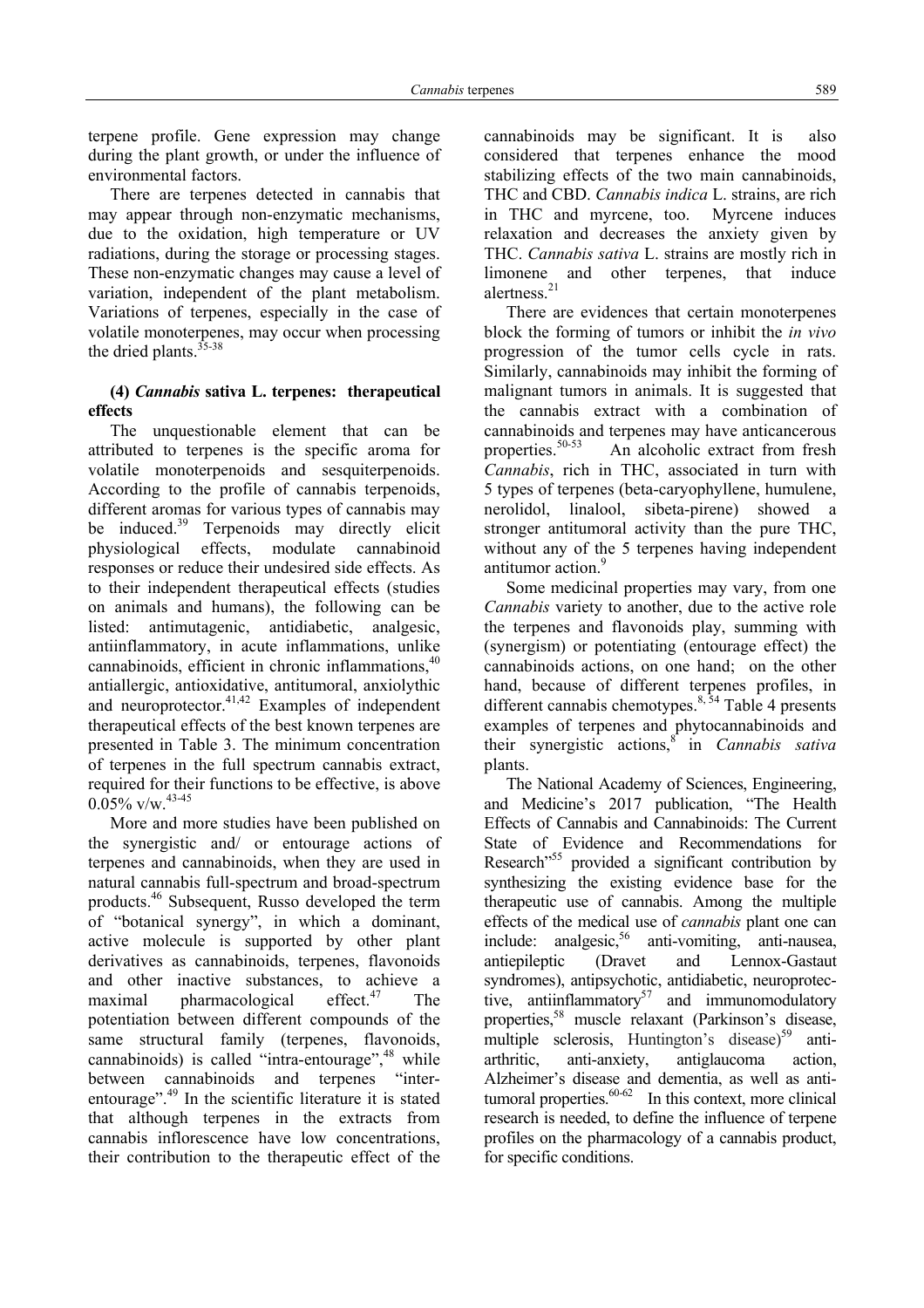a-Pinene Linalool  $H - C$  $H<sub>n</sub>C$  $\varepsilon_{\text{CH}_2}$ HO CH<sub>3</sub> anti-bacterial anti-anxiety  $H_2C$ lavender anti-fungal anti-bacterial pine anti-inflammatory anti-convulsive bronchodilator anti-depressant anti-insomnia **ß-Caryophyllene**  $H_2$ anti-bacterial CH<sub>3</sub> **Humulene** black pepper anti-cancer anorectic hops  $H<sub>2</sub>$ anti-cancer anti-fungal anti-inflammatory  $H_2C$ CH<sub>1</sub> anti-bacterial clove anti-inflammatory anti-septic **Borneol**  $H_3C$ ,  $CH_3$ Limonene analgesic anti-anxiety camphor CH citrus anti-insomnia anti-bacterial HvC anti-septic anti-cancer bronchodilator anti-depressant anti-fungal Caryophyllene oxide bronchodilator CH anti-fungal eucalyptus anti-ischemic CH<sub>3</sub> **Myrcene** 73 analgesic lemongrass CH<sub>2</sub> **Cineol** anti-cancer  $CH<sub>3</sub>$ anti-bacterial H-C anti-inflammatory mango anti-depressant anti-insomnia tea tree anti-inflammatory anti-spasmodic anti-ischemic bronchodilator CH<sub>3</sub> **Terpinolene** anti-bacterial **Citronellol**  $H_2C$ anti-fungal  $CH<sub>3</sub>$ anti-cancer anti-insomnia ĊН anti-inflammatory rose anti-septic anti-insomnia HO CH<sub>3</sub> Nerolidol anti-spasmotic CH<sub>b</sub> anti-fungal Phytol anti-insomnia  $\overline{GH_2}=\overline{GH_2}$ H<sub>2</sub>C **CH<sub>3</sub>** anti-insomnia green tea citrus rind

#### *Table 3*

Therapeutic, independent effects of the best known terpenes in plants. Reproduced from<sup>63</sup>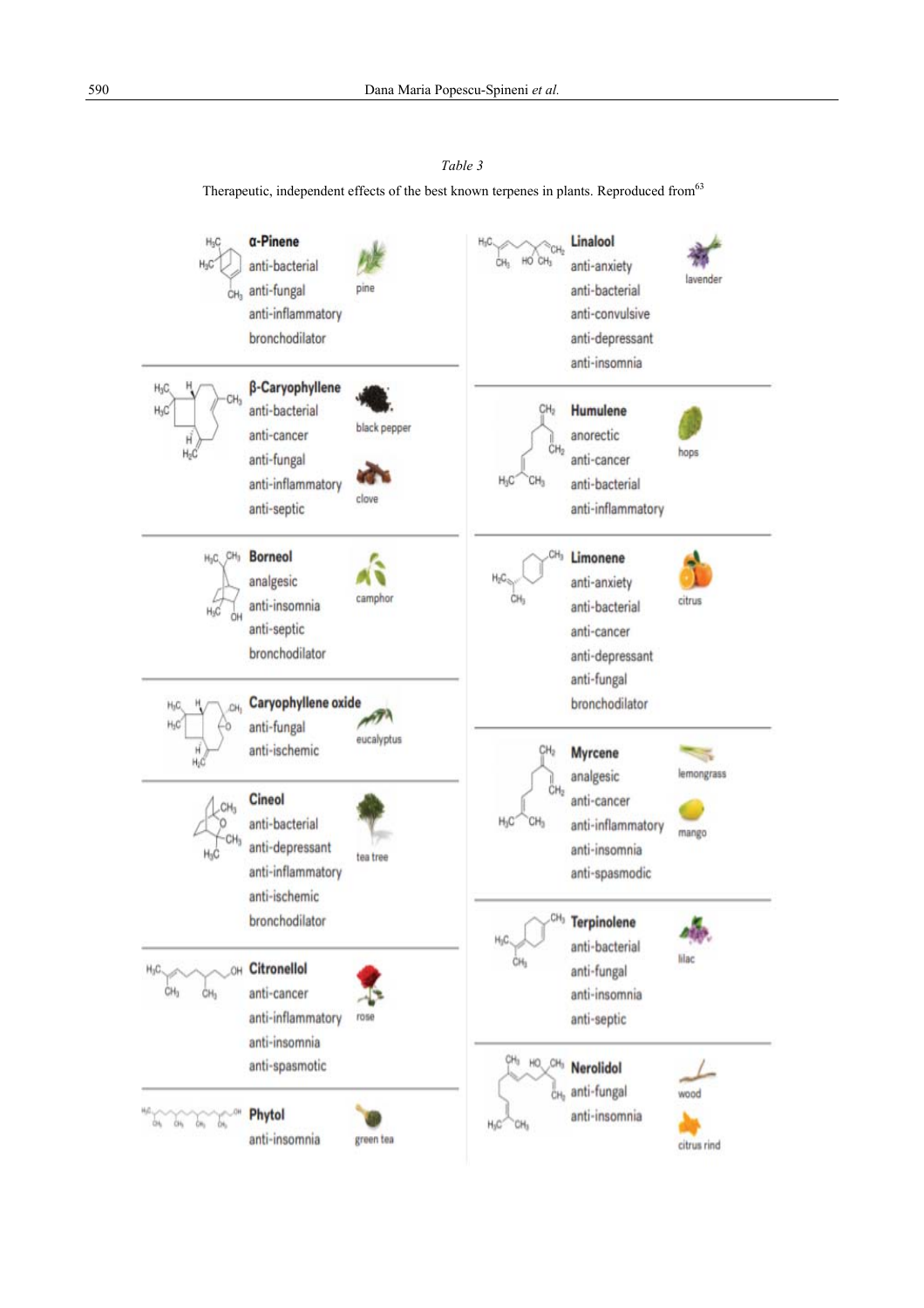|                 |                          | phytocannabinois                                  |                                                                                                                   |                                                      |  |  |
|-----------------|--------------------------|---------------------------------------------------|-------------------------------------------------------------------------------------------------------------------|------------------------------------------------------|--|--|
|                 |                          | <b>THC</b>                                        | <b>CBD</b>                                                                                                        | CBG                                                  |  |  |
| <b>Terpenes</b> | <b>Limonenes</b>         | gastroesophageal anti-reflux                      | immunostimulating by<br>inhalation.<br>anxiolythic, antiacne, breast cancer<br>cell apoptosis                     |                                                      |  |  |
|                 | Alpha-<br>pinenes        | Bronchodilator effect                             | effect.<br>antiinflammatory<br>via<br>Prostaglandin E1                                                            |                                                      |  |  |
|                 | <b>Beta-</b><br>myrcenes | sedative, muscle-relaxing and<br>hypnotic effects | induced<br>effect<br>anticarcinogenesis<br>antiinflammatory<br>aflatoxin,<br>by<br>effect via Prostaglandin<br>E2 | anticarcinogenesis<br>effect induced by<br>aflatoxin |  |  |

#### *Table 4*

Synergistic actions of terpenes of *Cannabis sativa* and phytocannabinoids

#### **CONCLUSIONS**

 Non-phytocannabinoid constituents of *Cannabis sativa* are now giving birth to a new and promising area of research. In the past, the only argument for identifying the profile of terpenes in cannabis was to improve canine training aids in illicit drug detection.<sup>64</sup> At present it is known that terpenes can enhance, through synergistic or potentiation actions, the feeling of relaxation, stress relief, energy boost, given by cannabinoids, as well as their pharmaceutical functions.<sup>65, 66</sup> This minireview brings to the attention of the professionals in the medical system a topic that we can no longer afford not to delve into.

#### **REFERENCES**

- 1. E. B. Russo, H. E. Jiang, X. Li, A. Sutton, A. Carboni, F. del Bianco, M. Giuseppe, D. J. Potter, Y.-X. Zhao, S. Bera, Y.-B. Zhang, E.-G. Lü, D. K. Ferguson, F. Hueber, L.-C. Zhao, C.-J. Liu, Y.-F. Wang and C.-S. Li, *J. Exp. Bot.,* **2008***, 59*, 4171–4182; doi:10.1093/ jxb/ern260.
- 2. G. Skoglund, M. Nockert and B. Holst, *Sci. Rep,* **2013***, 3*, 2686; doi:10.1038/srep02686.
- 3. R. Brenneisen, "Chemistry of teh analysis of phytocannabinoids and other Cannabis constituents" in "Marijuana and the Cannabinoids", MA El Sohly (Ed.), Humana Press Inc, Totowa, New Jersey, 2006, p. 17-51.
- 4. L. O. Hanuš, S. M. Meyer, E. Muñoz, O. Taglialatela-Scafati and G. Appendino, *Phytocannabinoids: A unified critical inventory*, **2016**, *12*, 1357-1392.
- 5. J. K. Booth and J. Bohlmann, *Plant Science*, **2019**, https://doi.org/10.1016/j.plantsci.2019.03.022.
- 6. J. T. Fischedick, A. Hazekamp, T. Erkelens, Y. H. Choi and R. Verpoorte, *Phytochemistry,* **2010**, *71*, 2058–2073.
- 7. E. B Russo, *British J. of Pharmaco.*, **2011**, *163*,1344– 1364.
- 8. S. Blasco-Benito, M. Seijo-Vila, M. Caro-Villalobos, I. Tundidor, C. Andradas, E. García-Taboada, J. Wade, S. Smith, M. Guzmán, E. Pérez-Gómez, M. Gordon, C. Sánchez, *Biochem. Pharmacol*, **2018**, *157,* 285–293.
- 9. J. M. McPartland and E. B. Russo, *J. of Cannabis Terapeutics*, **2001**, *1*, 103–132.
- 10. F. Abbas, Y. Ke, R. Yu, Y. Yue, S. Amanullah, M. M. Jahangir and Y. Fan, *Planta*, **2017,** *246*, 803-816; doi: 10.1007/s00425-017-2749-x. Epub 2017 Aug 12. PMID: 28803364.
- 11. S. Perveen, Introductory Chapter: "Terpenes and Terpenoids", 2016, http://dx.doi.org/10.5772/ intechopen.79683
- 12. A. Kekulé, "Lehrbuch der organischen Chemie", Erlangen, Germany: Ferdinand Enke, 1866, Vol. 2, p. 464.
- 13. L. O. Hanuš and Y. Hod, *Med Cannabis Cannabinoids,* **2020**, *3*, 25–60.
- 14. J. K. Booth, J. E. Page and J. Bohlmann, *PLos One*, **2017**, *12*, e0173911.
- 15. Z. Krejčí, L. Hanuš, T. Yoshida and O. J. Braenden, *Acta Univ. Olomuc Fac. Med*., **1975**, *74*, 147–60.
- 16. L. Hanuš, Z. Krejčí, *Acta Univ. Palacki Olomuc Fac. Med*., **1986**; *114*, 11– 29.
- 17. L. Hanuš and D. Šubová, *Acta Univ. Palacki Olomuc Fac. Med.*, **1989**, *122*, 11–23.
- 18. L. Hanuš and M. Dostálová, *Acta Univ. Palacki Olomuc Fac. Med.,* **1994**, *138,* 11–5.
- 19. O. Aizpurua-Olaizola, U. Soydaner, E. Öztürk, D. Schibano, Y. Simsir, P. Navarro, N. Etxebarria and A. Usobiaga, *J. Nat. Prod*., **2016**, *79,* 324-331; https://doi.org/10.1021/acs.jnatprod.5b00949
- 20. M. Abdollahi, F. Sefidkon, M. Calagari, A. Mousavi and M. F. Mahomoodally, *Ind. Crop. Prod*., **2020**, *155*, 112793.
- 21. L. C. Anderson, *Bot. Mus. Leafl*., Harv. Univ. **1980**, *28*, 61–69.
- 22. R. E Schultes, W. M Klein, T. Plowman, T. E Lockwood "Cannabis: An Example of Taxonomic Neglect", in "Cannabis and Culture", Vera Rubin (Ed.), Berlin, New York: De Gruyter Mouton, 2011, p. 21-38; https://doi.org/10.1515/9783110812060.21
- 23. S. R. Sommano, C. Chittasupho, W. Ruksiriwanich, P Jantrawut, *The Cannabis Terpenes*. *Molecules*. **2020,** *25,* 5792; doi: 10.3390/molecules25245792. PMID: 33302574; PMCID: PMC7763918.
- 24. *Cannabis Systematics at the Levels of Family, Genus, and Species* - *Scientific Figure on ResearchGate*. Available from: https://www.researchgate.net/ figure/Cannabis-vernacular-taxonomy-image-adaptedfrom-Anderson-71-courtesy-of-the-Harvard fig2 328185308 .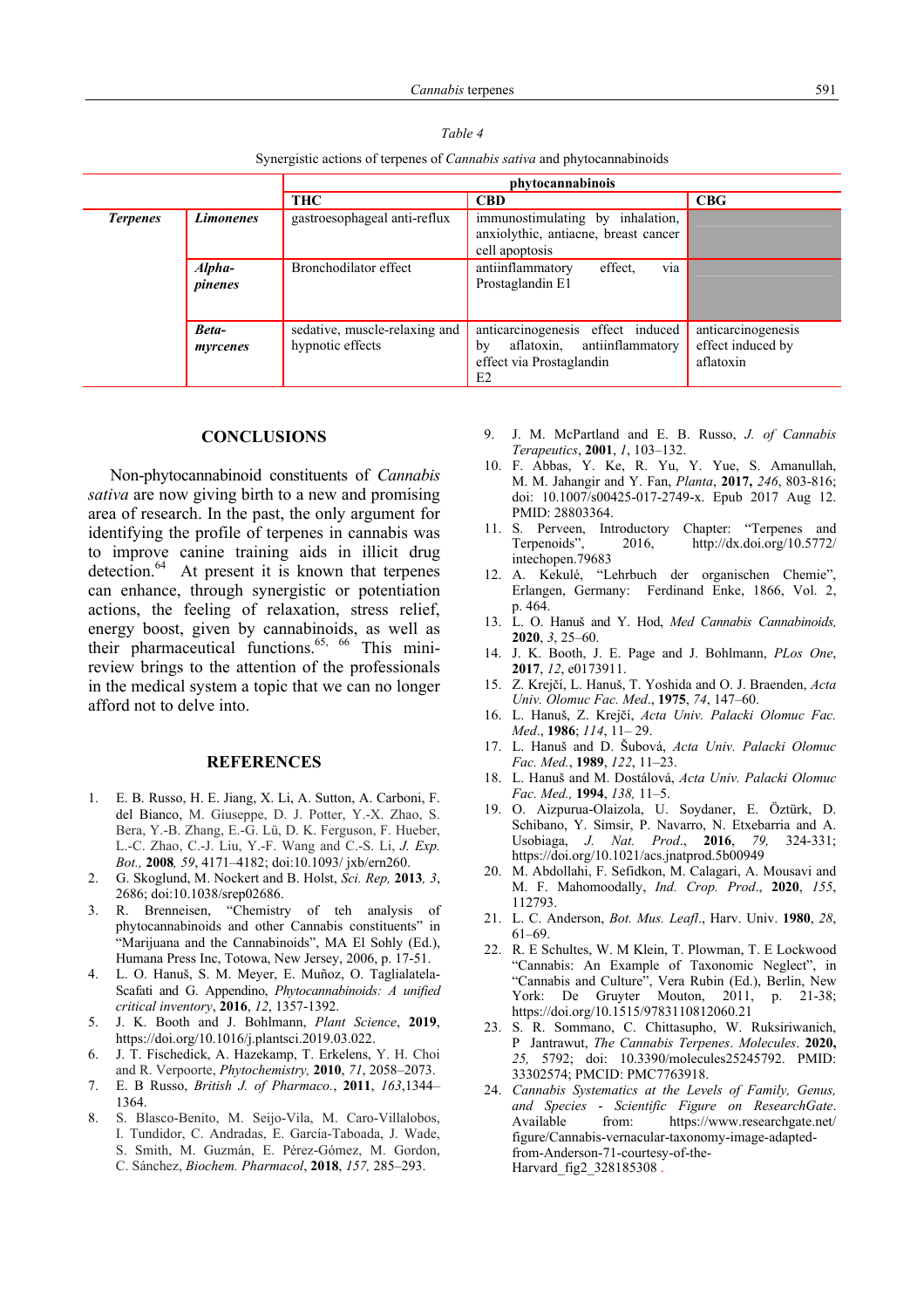- 25. S. Casano, G. Grassi, V. Martini and M. Michelozzi, *Acta Hortic.,* **2011**, *925,* 115–21.
- 26. A. Hazekamp and J. T. Fischedick, *Drug Test. Anal*., **2012,** *4,* 660−667.
- 27. A. Sparr-Jaswa, *Type I, Type II, Type III: How Science Is Changing the Way the Industry Describes Cannabis Varieties.* Nov. 2019. https://www.cannabisdispensarymag.com/article/chemoty pe-classification-how-science-is-changing-the-way-theindustry-describes-cannabis-varieties/
- 28. E. Small and H. D. Beckstead, *Nature*, **1973,** *245*, 147- 148; doi: 10.1038/245147a0. PMID: 4582664.
- 29. G. Fournier, C. Richez-Dumanois, J. Duvezin, J. P. Mathieu and M. Paris, *Planta Med*., **1987,** *53,* 277-280; doi: 10.1055/s-2006-962705. PMID: 3628560.
- 30. G. Mandolino and A. Carboni, *Euphytica,* **2004**, *140*, 107–120; https://doi.org/10.1007/s10681-004-4759-6
- 31. N. D. Sarma, A. Waye, M. A. El.Sohly, P. N. Brown, S. Elzinga, H. E. Johnson, R. J. Marles, J. E. Melanson, E. B. Russo, L. Deyton, C. Hudalla, G. A. Vrdoljak, J. H. Wurzer, I. A. Khan, N. C. Kim and G. I. Giancaspro, *J. Nat. Prod*., **2020**, *8,* 1334−1351
- 32. H. Koltai and D. Namdar, *Trends Plant Sci*., **2020,** *25,*  976-984; doi: 10.1016/j.tplants.2020.04.007. Epub 2020 May 13. PMID: 32417167.
- 33. C. M. Andre, J. F. Hausman and G. Guerriero, *Plant Science*, REVIEW published: 04 February **2016** doi: 10.3389/fpls.2016.00019, www.frontiersin.org.
- 34. D. Jin, K. Dai and Z. Xie, *Sci Rep.*, **2020,** *10,* 3309; https://doi.org/10.1038/s41598-020-60172-6,
- 35. F. Chen, D. Tholl, J. Bohlmann and E. Pichersky, *Plant J*., **2011**, *66*, 212–229.
- 36. N. Gunnewich, J. E. Page, T. Kollner, J. Degenhardt and T. M. Kutchan, *Nat. Prod. Commun*. **2007**, 1–3.
- 37. J. K Booth and J. Bohlmann, *Plant Science,* **2019**, *284*, 67-72.
- 38. J. K. Booth, J. E. Page, J. Bohlmann, *PLos One,* **2017**, *12*, e0173911.
- 39. A. N. Gilbert and J. A. DiVerdi, *PLoS One*, **2018**, *13*,  $e^{0192247}$
- 40. R. Gallily, Z. Yekhtin and L. O. Hanuš, *Cannabis Cannabinoid Res.*, **2018**, *3*, 282–90
- 41. E. P. Baron, *Headache*, **2018**, *58*, 1139–1186.
- 42. T. Nuutinen, *Eur. J. Med. Chem.,* **2018**, *157*, 198– 228.
- 43. M. A Lewis, E. B Russo and K. M Smith, *Planta Med.,*  **2017**, *84*, 225.
- 44. Z. H Maayah, S. Takahara, M. Ferdaoussi and J. R. Dyck, *Biochim. Biophys. Acta (BBA) Mol. Basis Dis*., **2020**, *1866*, 165771.
- 45. A. Shapira, P. Berman, K. Futoran, O. Guberman and D. Meiri, *Anal. Chem*., **2019**, *91,* 11425.
- 46. https://s3-us-west-2.amazonaws.com/shl.website.assets/pdf/**Leading-The-Science-Cannabis**.pdf
- 47. E. A. Ibrahim, W. Gul, S. W. Gul, B. J. Stamper, G. M. Hadad, R. A. Abdel Salam, A. K. Ibrahim, S. A. Ahmed,

S. Chandra, H. Lata, M. M. Radwan and M. A. ElSohly, *Planta Med.,* **2018**, *84*, 250−259.

- 48. S. Ben-Shabat, E. Fride, T. Sheskin, T. Tamiri, M. H. Rhee, Z. Vogel, T. Bisognodd, L. De Petrocellise, V. Di Marzo and R. Mechoulam, *Eur. J. Pharmacol*., **1998**, *353*, 23–31.
- 49. E. B Russo, *Front. Plant Sci*., **2019**. [Epub a head of Print]. https://doi.org/10.3389/fpls. 2018.01969
- 50. P. Berman, K. Futoran, G. M. Lewitus, D. Mukha, M. Benami, T. Shlomi and D. Meiri, *Sci. Rep*., **2018**, *8*, 14280; https://doi.org/10.1038/s41598-018-32651-4.
- 51. R. Nallathambi, M. Mazuz, D. Namdar, M. Shik, D. Namintzer, A. C. Vinayaka, A. Ion, A. Faigenboim, A. Nasser, I. Laish, M. K. Fred and K. Hinanit, *Cannabis Cannabinoid Res*., **2018**, *31,* 120-135; https://doi.org/10.1089/can.2018.0010.
- 52. M. N. Gould, *Environ. Health Perspect*. **1997,** *105*, 977– 979.
- 53. J. Karlson, A. K. Borg-Karlson, R. Unelius, M. C. Shoshan, N. Wilking, U. Ringborg and S. Linder, *Anticancer Drugs*, **1996,** *7,* 422–429.
- 54. Y. D. Burke, M. J. Stark, S. L. Roach, S. E. Sen, P. L. Crowell, *Lipids*, **1997,** *32*,151–156.
- 55. C. Blázquez, M. L. Casanova, A. Planas, T. Gómez del Pulgar, C. Villanueva, M. J. Fernández-Aceñero, J. Aragonés, J. W. Huffman, J. L. Jorcano and M. Guzmán, *FASEB J*., **2003,** *17*, 529–531.
- 56. National Academies of Sciences, Engineering, and Medicine, "The health effects of cannabis and cannabinoids: The current state of evidence and recommendations for research", Washington, DC: The National Academies Press, 2017; doi: 10.17226/24625.
- 57. W. M Davis and N. S Hatoum, *Gen. Pharmacol. Vasc. Sys*, **1983**. *14,* 247–252; doi: 10.1016/0306- 3623(83)90004-6
- 58. G. T. DeLong, C. E. Wolf, A. Poklis, and A. H. Lichtman, *Drug Alcohol Depend*., **2010**, *112,* 126–133; doi: 10.1016/j.drugalcdep.2010.05.019
- 59. S. Burstein, *Bioorgan. Med. Chem*., **2015,** *23*, 1377– 1385; doi: 10.1016/j.bmc.2015.01.059
- 60. A. J. Hill, C. M. Williams, B. J. Whalley and G. J. Stephens, *Pharmacol. Therapeut*, **2012**, *133,* 79–97; doi: 10.1016/j.pharmthera.2011.09.002,
- 61. A. A. Izzo, F. Borrelli, R. Capasso, V. Di Marzo and R. Mechoulam, *Trends Pharmacol. Sci*., **2009**, *30*, 515–527.
- 62. M. Ben Amar, *J. Ethnopharmacol*., **2006**, *105,* 1–25.
- 63. P. Muralidhar Reddy, N. Maurya and B. K. Velmurugan, *Curr. Pharmacol. Rep*., **2019**, *5,* 1–13.
- 64. S. Rice and J. A. Koziel, *Forensic Sci. Int*., **2015**, *257,*  257–270.
- 65. H. Koltai, P. Poulin and D. Namdar, *Eur. J. Pharm. Sci.,* **2019**, *132*, 118.
- 66. M. Ternelli, V. Brighenti, L. Anceschi, M. Poto, D. Bertelli, M. Licata and F. Pellati, *J. Pharm. Biomed. Anal*., **2020**, *186*, 113296.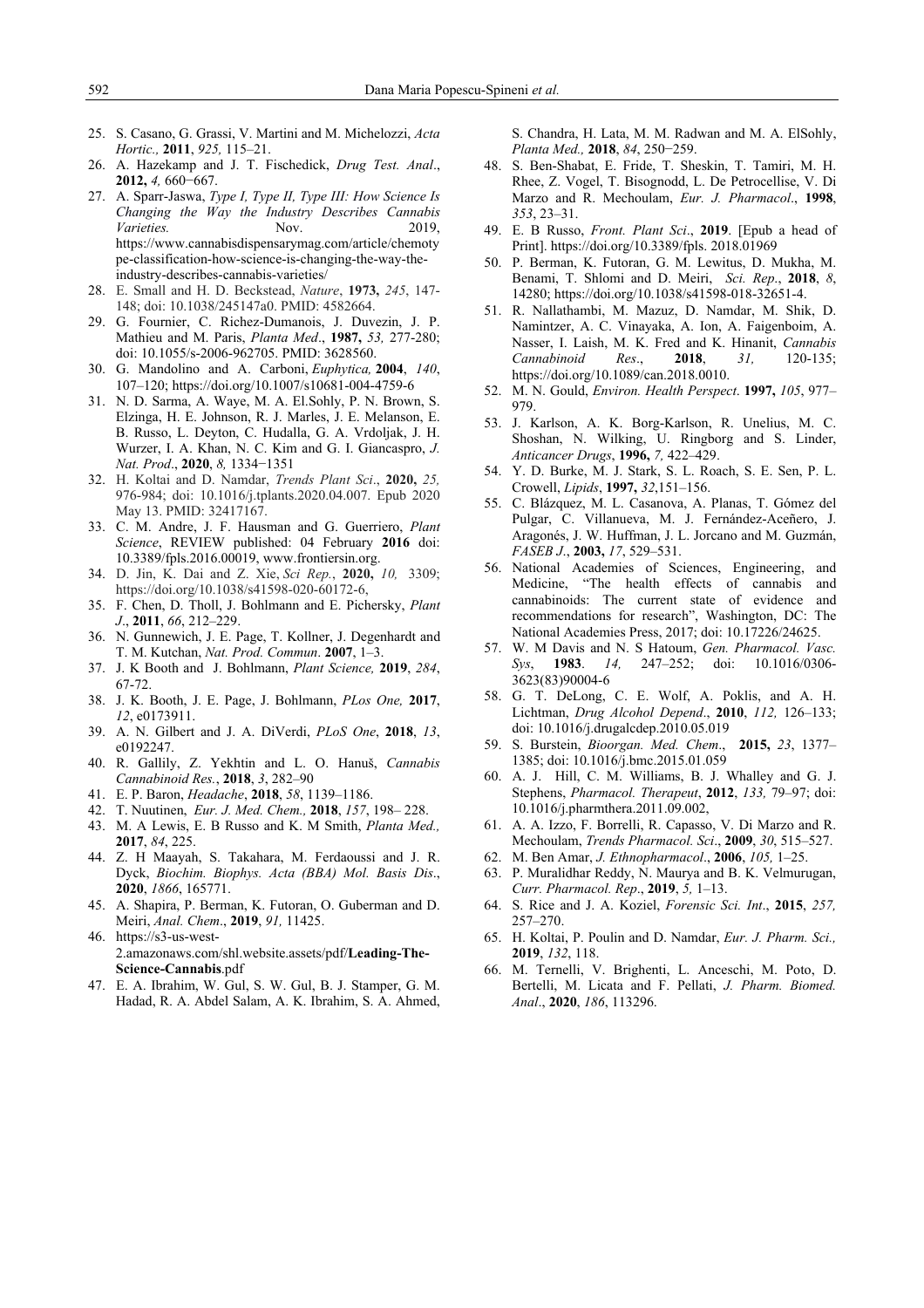$\overline{a}$